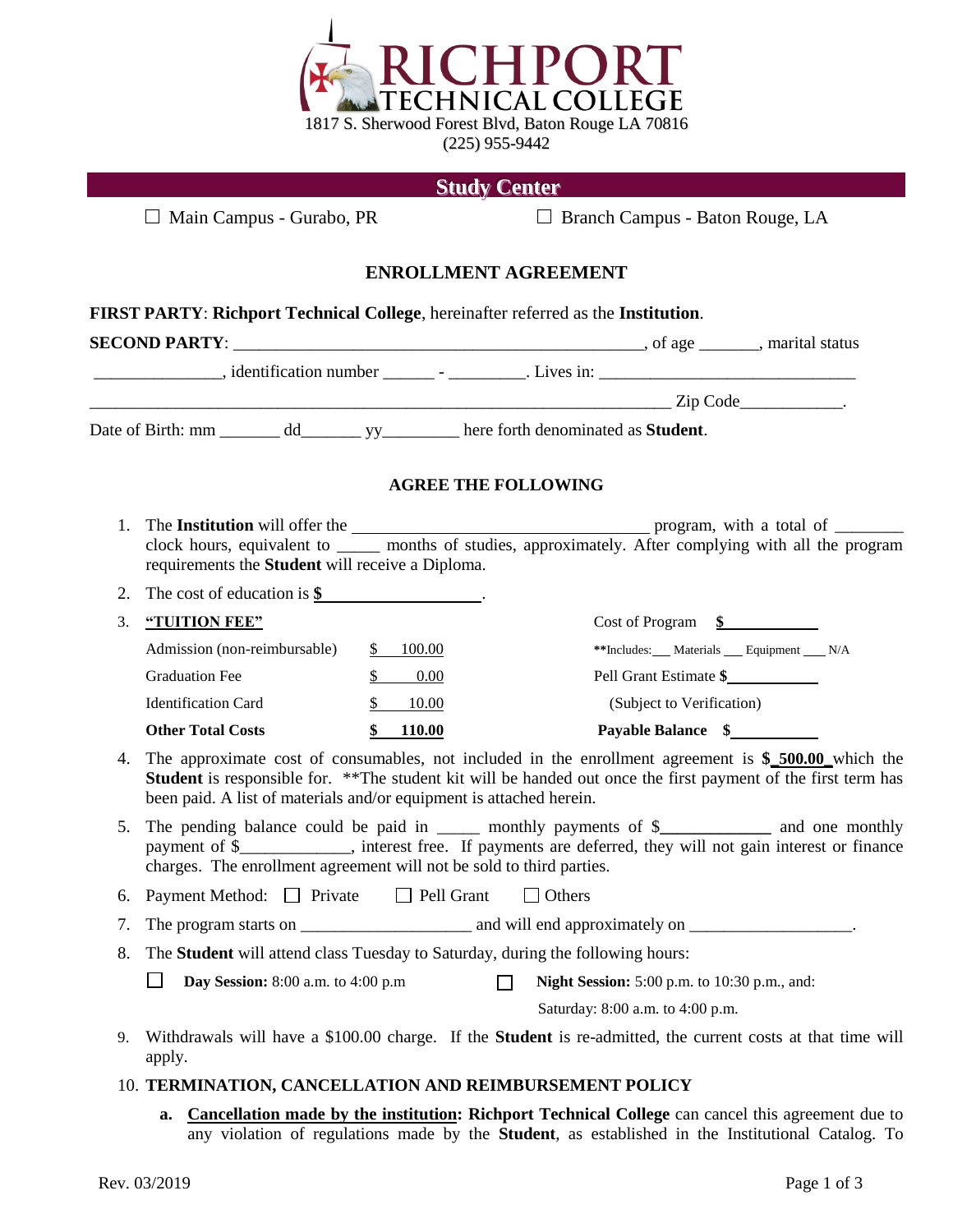calculate reimbursement, the termination date will be the last day of class attendance. All reimbursements will be processed within a period no greater than 45 days from the determined drop date.

**b. Cancellation made by the Student:** All cancellation originated by the student must be in writing and turned in to the Director of the **Institution** or sent by certified mail. The **Institution** will have to reimburse all monies used whether or not the **Student** has notified his/her cancellation**.**

## **c. Richport Technical College has established the following cancellation policy when the Student cannot begin his/her studies in the Institution.**

- − **Denial of admission of any Student whose enrollment application is rejected prior to the class start date:** All monies paid to-date will be reimbursed within a period of no more than 60 days.
- − **Cancellation within 3 days after having signed the enrollment agreement:** All the monies paid by the applicant will be refunded, if the applicant cancels the enrollment agreement within 3 working days after signing it.
- − **Cancellation after 3 days of having signed the agreement, but before beginning class:** Once the **Student** cancels the enrollment agreement and claims the money within 3 business days after having signed such enrollment agreement, but prior to starting class, the **Student** will receive all monies paid to the institution minus 15% of the cost of enrollment as stated in the enrollment agreement, but under no circumstances will it exceed \$150.00.
- **Student who has not visited the Institution before enrolling:** These students will have the opportunity to withdraw without subsequent penalties 3 days from the scheduled orientation date and/or after having toured the facilities.
- **d. Other cancellations**: The **Institution** has established a reimbursement policy, described in this agreement, in the event that the **Student,** once enrolled, has begun class and has to withdraw.

## 11. **REIMBURSEMENT POLICY**

The **Institution** utilizes Title IV refund policy also as its Institutional Refund Policy.

- **1. Federal Policy on Funds Reimbursement Title IV Program**
	- **A. General Dispositions:** Will be applied to the students who participate in Student Financial Aid funds of Title IV programs of the Federal Department of Education. The policy requires, that if the receiver of funds of Title IV withdraws from his/her studies during the period for which the **Student** was enrolled, the Institution must calculate the percent and the amount of Financial Aid funds of Title IV to which the **Student** is not entitled to receive and to give back these funds to the respective programs of Title IV. The academic year consists of 24 credits or 900 clock hours and it is divided into two periods of payment. The **Student** signs an enrollment agreement for the entire study program.
	- **B. Last Day of Attendance:** The last day of attendance will be used to calculate the amount of money to be reimbursed. The **Administrative Withdrawal will be the last day** the Institution can document **Student** attendance. The **Total Withdraw** is the **date the studen**t withdraws or processes or the Institution is aware of his intention to discontinue studies.
	- **C. Interruption of Studies:** Students, who need to interrupt their studies, will have to make a request to that effect to the Registrar's Office. The interruption of studies will be for a maximum of 180 calendar days. Interruption of Studies can also be approved because of jury duty or military reasons. During this time period, the **Student** will not be considered as total withdrawal; therefore, there is no need of reimbursement calculation. It is important that the **Student** formally requests this interruption of studies to the Registrar's Office.
	- **D. Calculation of the amount of earned Funds of Title IV:** This provides that the percentage of earned funds of Title IV is one of the following:

\*If the **Student's** termination date occurs on or before the date **the Student** completes 60% of the payment period for which the **Student** received funds of Title IV, the amount earned by the **Student** is calculated by determining the percentage of the completed period for which the **Student**